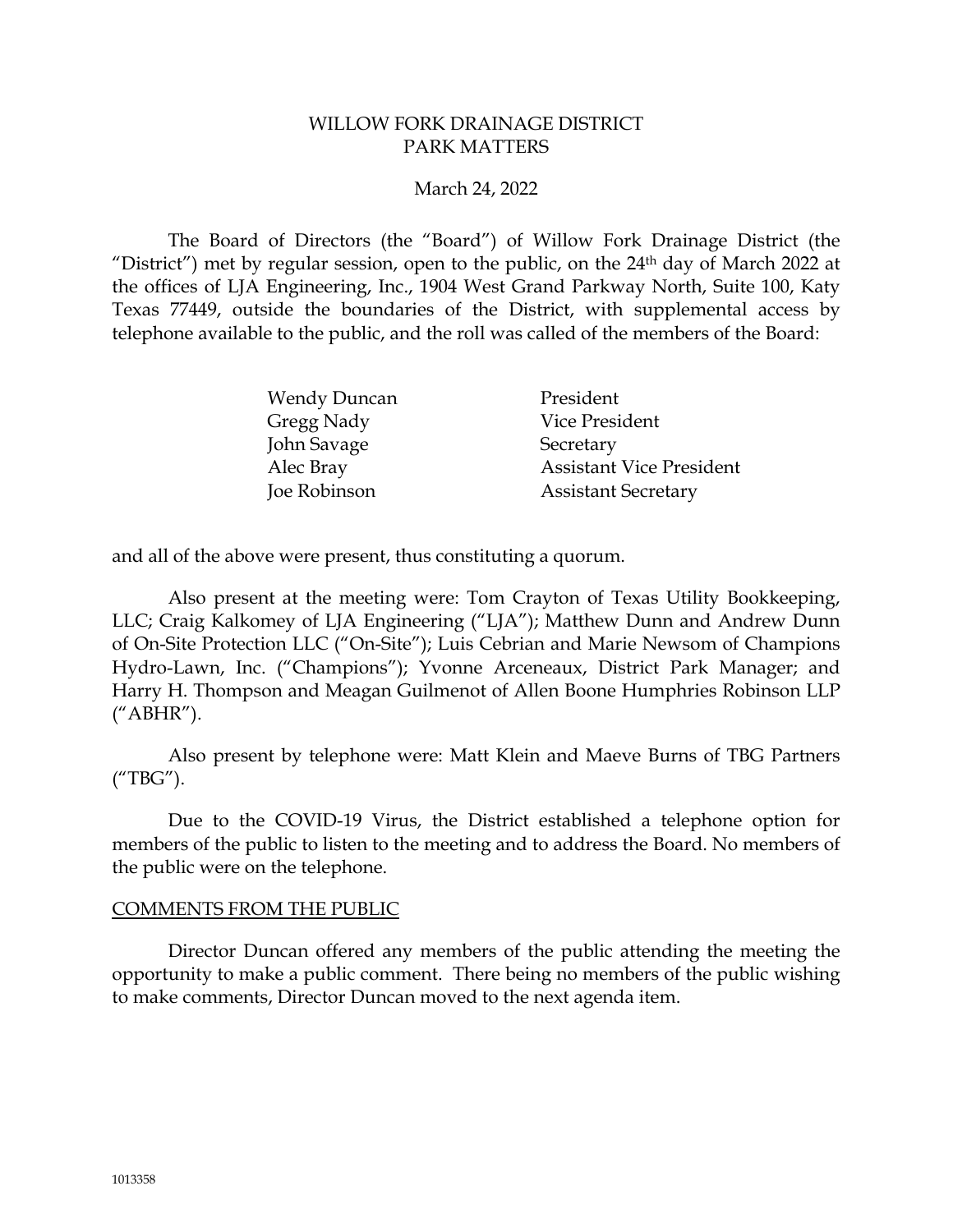## MINUTES

The Board next considered approving the minutes of the February 24, 2022 parks meeting. Director Nady moved to approve the minutes, as discussed. Director Bray seconded the motion, which carried unanimously.

## SECURITY REPORT

Mr. Dunn reviewed the security report with the Board, a copy of which is attached. The Board discussed various potential ditch patrol locations within the District. Director Duncan inquired about the striping on the crosswalk from the bathroom parking lot to Exploration Park (the "Park"). Mr. Kalkomey stated that he would look into this matter. Director Nady discussed a resident's concerns relating to the Park's hours, gate access, and parking. Discussion ensued. Following discussion, the Board requested TBG to coordinate with ABHR on Park signage.

Mr. Dunn reviewed and presented a proposal from On-Site for the Board's consideration and approval to replace the Pan-tilt-zoom ("PTZ") cameras at the Park. Discussion ensued.

The Board discussed coyotes and wildlife concerns within the District. Director Duncan requested ABHR to coordinate with April Renberg, the District's communications consultant, to add a section in the upcoming newsletter relating to wildlife matters.

The Board discussed additional security and long-term parking solutions during the holidays.

Following review and discussion, Director Savage moved to (1) approve the PTZ cameras proposal from On-Site; and (2) authorize TBG and ABHR to coordinate on signage. Director Nady seconded the motion, which carried unanimously.

Director Duncan reported that Cinco Municipal Utility District No. 12 is interested in installing Flock Group, Inc. ("Flock") cameras within LaCenterra. Director Duncan then stated she is attending a meeting to discuss regional planning and costs associated with Flock's cameras.

## FRIENDS OF THE PARK

Mr. Stillman discussed new programs in progress for Spring 2022.

## BOOKKEEPER'S REPORT

Mr. Crayton reviewed the bookkeeper's report for parks, a copy of which is attached.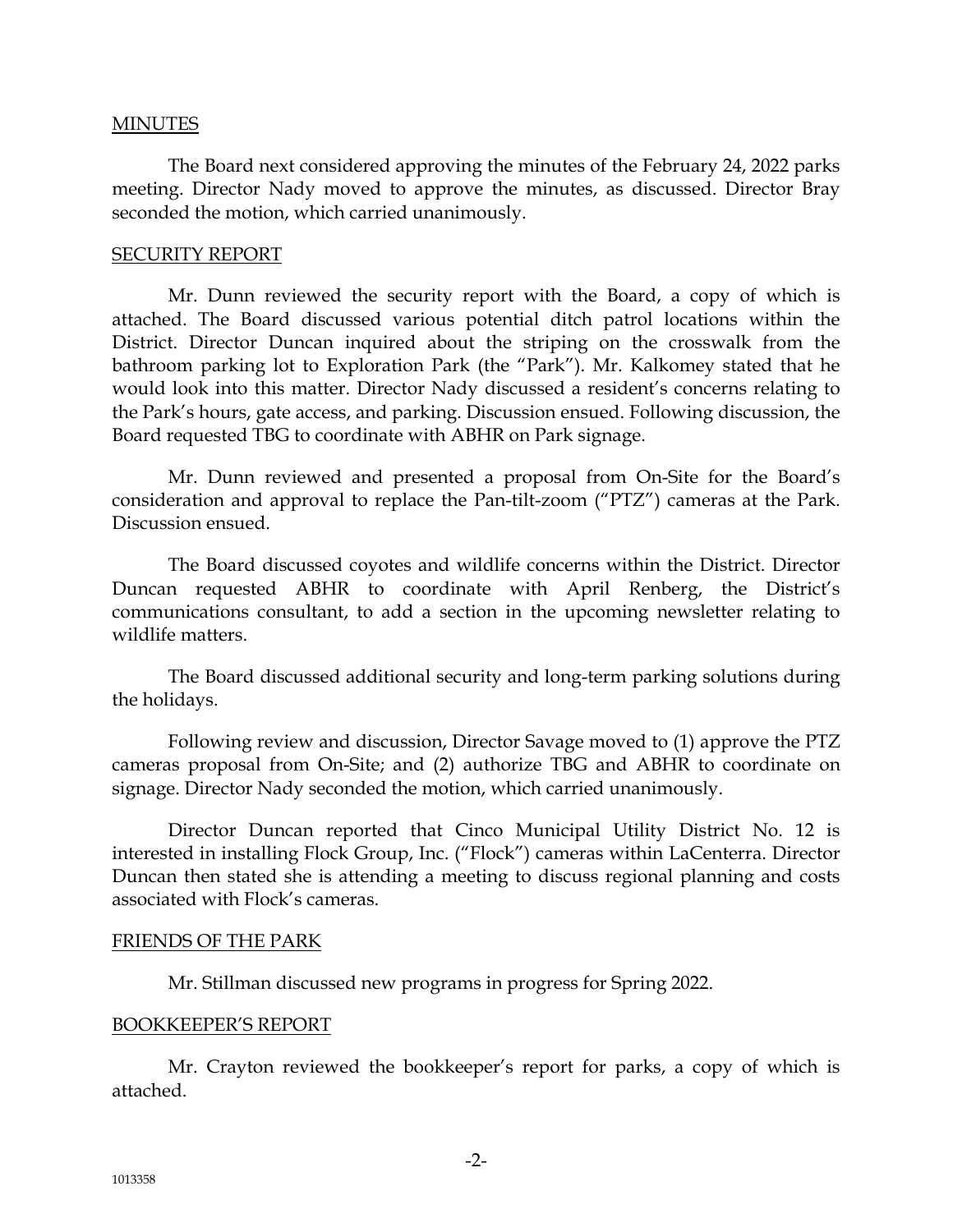The Board discussed the drainage and parks' accounts. Mr. Crayton stated that he would look into the District's debt service account. Discussion ensued on classifications of expenses for consultants as it relates to budgeting.

After review and discussion, Director Nady moved to approve the bookkeeper's report and payment of the bills, subject to the discussed necessary changes. Director Bray seconded the motion, which carried unanimously.

Mr. Thompson stated that the District has solicited bookkeeping services proposals and will present them for the Board's consideration at the upcoming drainage meeting. He also stated that following the change in bookkeeping services, the Board and consultants may need a transition meeting to discuss District payment matters.

## CHAMPIONS MAINTENANCE REPORT

Mr. Cebrian reviewed the maintenance report for parks, a copy of which is attached, and updated the Board regarding the status of facilities and ongoing maintenance and repair.

Mr. Cebrian presented three proposals from Champions for the installation of bollard, cables, and the sidewalk extension at the Park in the amount of \$9,565.00, park tables, and benches at the Park in the amount of \$13,006.05, and Willow Fork Park signs in the amount of \$5,224.80.

Mr. Thompson stated that Champions will need to submit plans and an exhibit so the District may seek approval from the appropriate entity for fencing and bollard placement.

Following review and discussion, and based off of Champions' recommendation, Director Savage moved to (1) approve Champions report; and (2) approve the three proposals from Champions for the installation of bollard, cables, and the sidewalk extension at the Park in the amount of \$9,565.00, park tables and benches at the Park in the amount of \$13,006.05 and Willow Fork Park signs in the amount of \$5,224.80. Director Bray seconded the motion, which carried unanimously.

The Board discussed sign maintenance within the District.

# LANDSCAPE ARCHITECT REPORT

Mr. Klein reviewed the landscape architect's report, a copy of which is attached, and provided an update on the status of the Central Green Shade Structure project with Johnson Fence and Masonry ("Johnson").

Mr. Klein updated the Board on the status of Pay Application No. 10 in the amount of \$33,707.88 and Pay Application No. 11 in the amount of \$2,910.60, both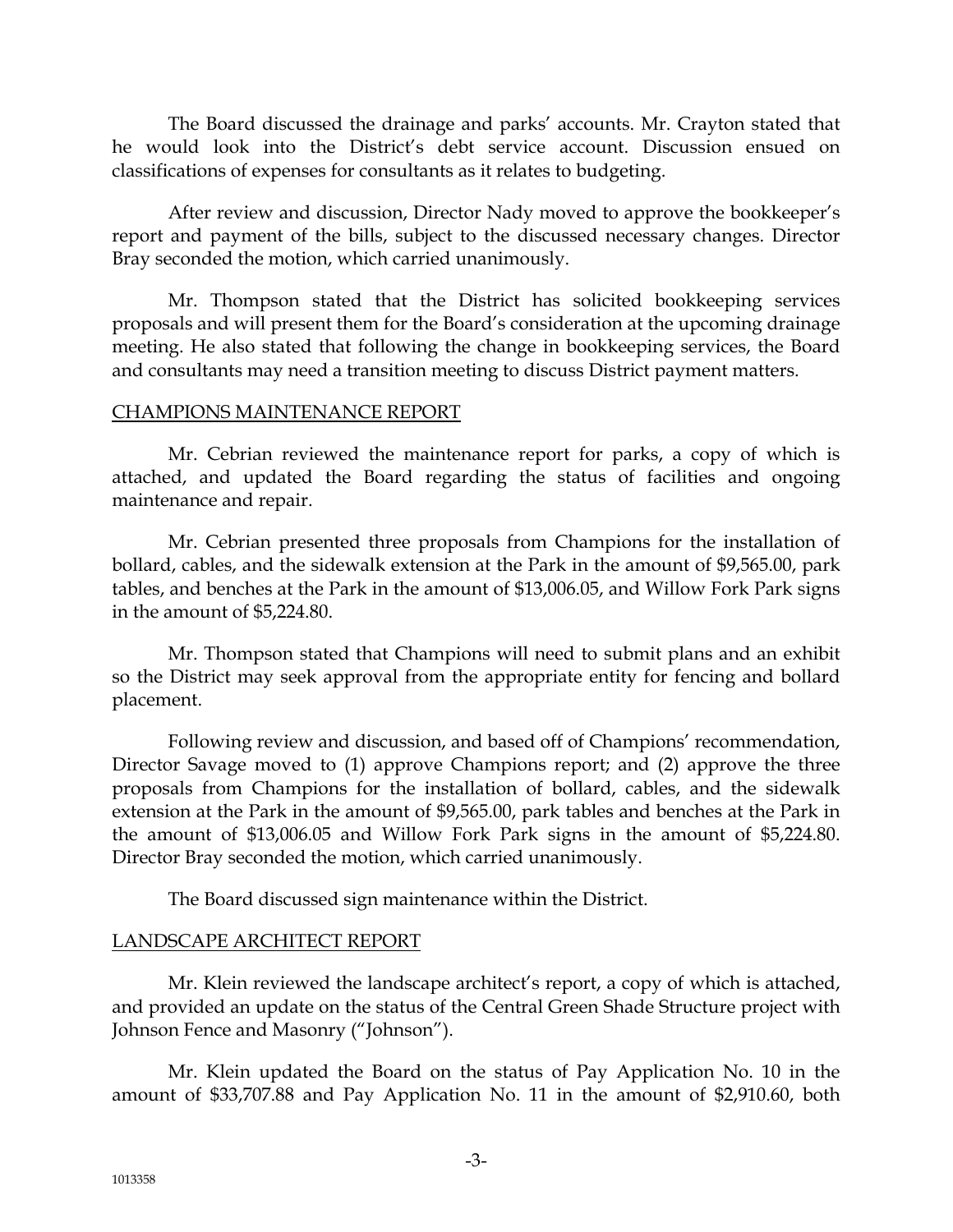payable to Johnson. The Board discussed damages the District has incurred from Johnson. The Board considered approving the two pay applications from Johnson.

Mr. Klein updated the Board on the status of Trails Packages 3 and 4.

Mr. Klein updated the Board on the status of the installation for the 22 light fixtures at Willow Fork.

Mr. Klein updated the Board on the status of the Trail Etiquette Signage.

Mr. Klein updated the Board on the status of Patti's Patch and presented landscaping designs for the patch. He then stated that TBG will continue to coordinate with Champions and present pricing at the next meeting for the Board's consideration.

Mr. Klein updated the Board on the status of the new trail segments.

Mr. Klein updated the Board on the status of the maintenance walk with Champions.

Director Nady inquired on the status of Trails Package 4. Mr. Kalkomey outlined the next steps for approval.

After review and discussion, and based on the landscape architect's recommendation, Director Nady moved to (1) approve the landscape architect's report; and (2) approve Pay Application No. 10 in the amount of \$33,707.88 and Pay Application No. 11 in the amount of \$2,910.60, both payable to Johnson. Director Savage seconded the motion, which carried unanimously.

## ENGINEERING REPORT

Mr. Kalkomey discussed engineering matters. A copy of the engineering report is attached.

Mr. Kalkomey updated the Board regarding the Mid-Block Crossing project.

Mr. Kalkomey updated the Board regarding the Fry Road Underpass.

Director Nady and Director Savage reported on possible erosion near the Cart Path Bridge and broken concrete near the downstream. Mr. Kalkomey stated that he will coordinate with Champions and look into these matters.

Director Duncan inquired on the status of the removal of vegetation found in a resident's yard. Ms. Newsom stated that she will follow up on this matter.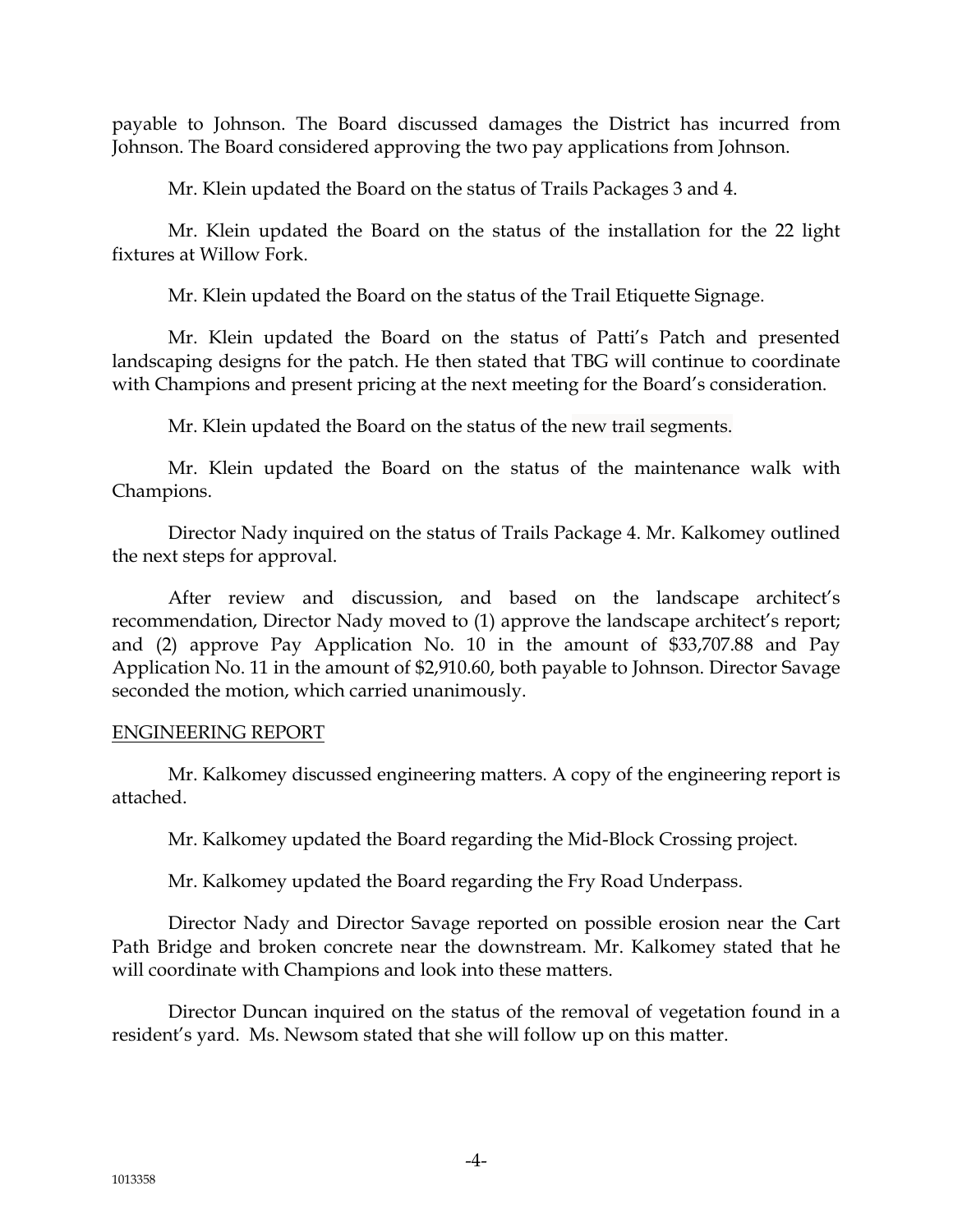Director Nady inquired on the status of the two lights at SH-99. Mr. Kalkomey stated that he will coordinate with Champions on pricing and present it at next month's meeting.

After review and discussion, and based on the engineer's recommendation, Director Bray moved to approve the engineering report. Director Savage seconded the motion, which carried unanimously.

## ADDITIONAL TRAIL PROJECTS, INCLUDING MASTER COMMUNITY PLAN AND AUTHORIZE APPROPRIATE ACTION.

The Board concurred to table this agenda item until a later date.

## PROJECT BARKER AND AUTHORIZE APPROPRIATE ACTION

Mr. Thompson and Mr. Kalkomey updated the Board on the status of Project Barker.

Director Duncan recommended creating an updated project plan for the public and stakeholders alike.

Mr. Thompson updated the Board on the status of the Project Barker Interlocal Agreement.

# REPORT FROM EVENTS DIRECTOR AND PARKS COMMITTEE RECOMMENDATIONS

Ms. Arceneaux discussed recent and upcoming Central Green events.

Ms. Arceneaux discussed insurance prices for vendors and entertainers at Central Green. She then stated that Trina Maxwell, current instructor for Laughter Yoga is requesting a 50% reimbursement for cancellation due to weather conditions for the Board's consideration and approval.

Ms. Arceneaux stated a music school is requesting permission to host a fundraiser for Ukraine at the Park and that they are seeking to obtain a form of release instead of insurance for the event. Mr. Thompson stated that there are legal risks associated with this request to waive the insurance, but the District has waived the requirements for this type of event previously. Discission ensued on insurance requirements for vendors. The Board concurred to have ABHR reach out to the District's insurance provider to obtain additional information. Mr. Thompson stated that legally the District cannot finance the sound for their fundraiser event. Ms. Arceneaux stated that she will follow up with the potential vendor to see if they are still interested in hosting their fundraiser at the Park.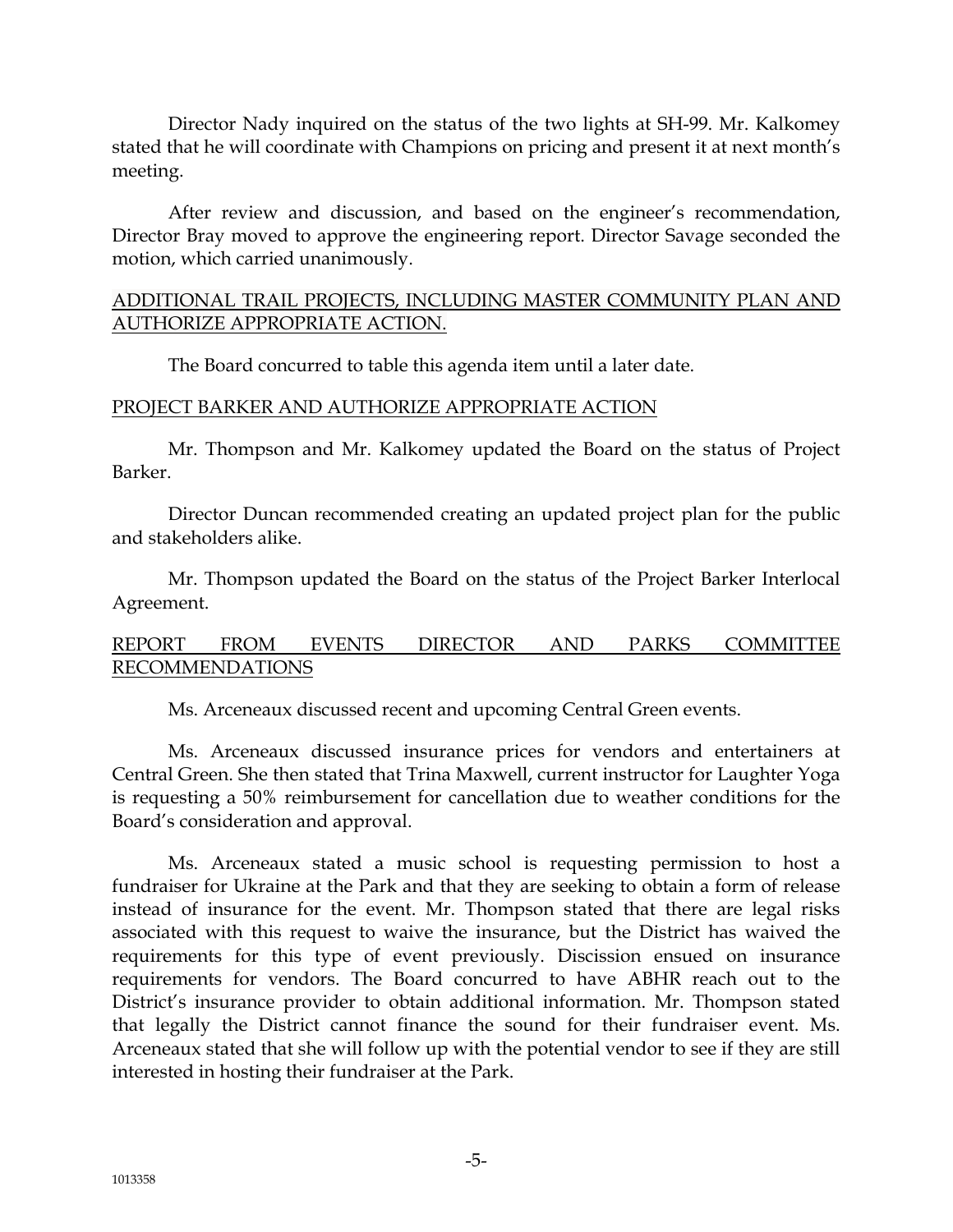Ms. Arceneaux requested Board approval for Rhythm India, a district vendor to host a Bollywood movie in April 2022 at Central Green.

Following review and discussion, Director Nady moved to approve the contract with Rhythm India. Director Savage seconded the motion, which carried unanimously.

Mr. Thompson reviewed a student's request for the Board's consideration and approval to fly a drone over Willow Fork's Disc Golf Course for a class project. Following review and discussion, Director Bray moved to approve the drone request, subject to the student confirming not to impact park activities. Director Savage seconded the motion, which carried unanimously.

#### COMMUNICATIONS MATTERS

Director Duncan reviewed a communications report from April Renberg, a copy of which is attached, and discussed updates to the District website.

#### CURRENT EVENTS

Director Robinson discussed current events.

## REVIEW ACTION LIST AND DISCUSS MEETING SCHEDULE AND ITEMS FOR INCLUSION ON NEXT AGENDA

The Board concurred to hold the next drainage meeting in person on April 14, 2022, at LJA's office, and the next parks meeting in person on April 28, 2022, at LJA's office.

#### EXECUTIVE SESSION

The Board did not convene in Executive Session.

## OPEN SESSION

This item was not necessary.

There being no other business to come before the Board, the meeting was adjourned.



/s/John Savage

Secretary, Board of Directors

-6-